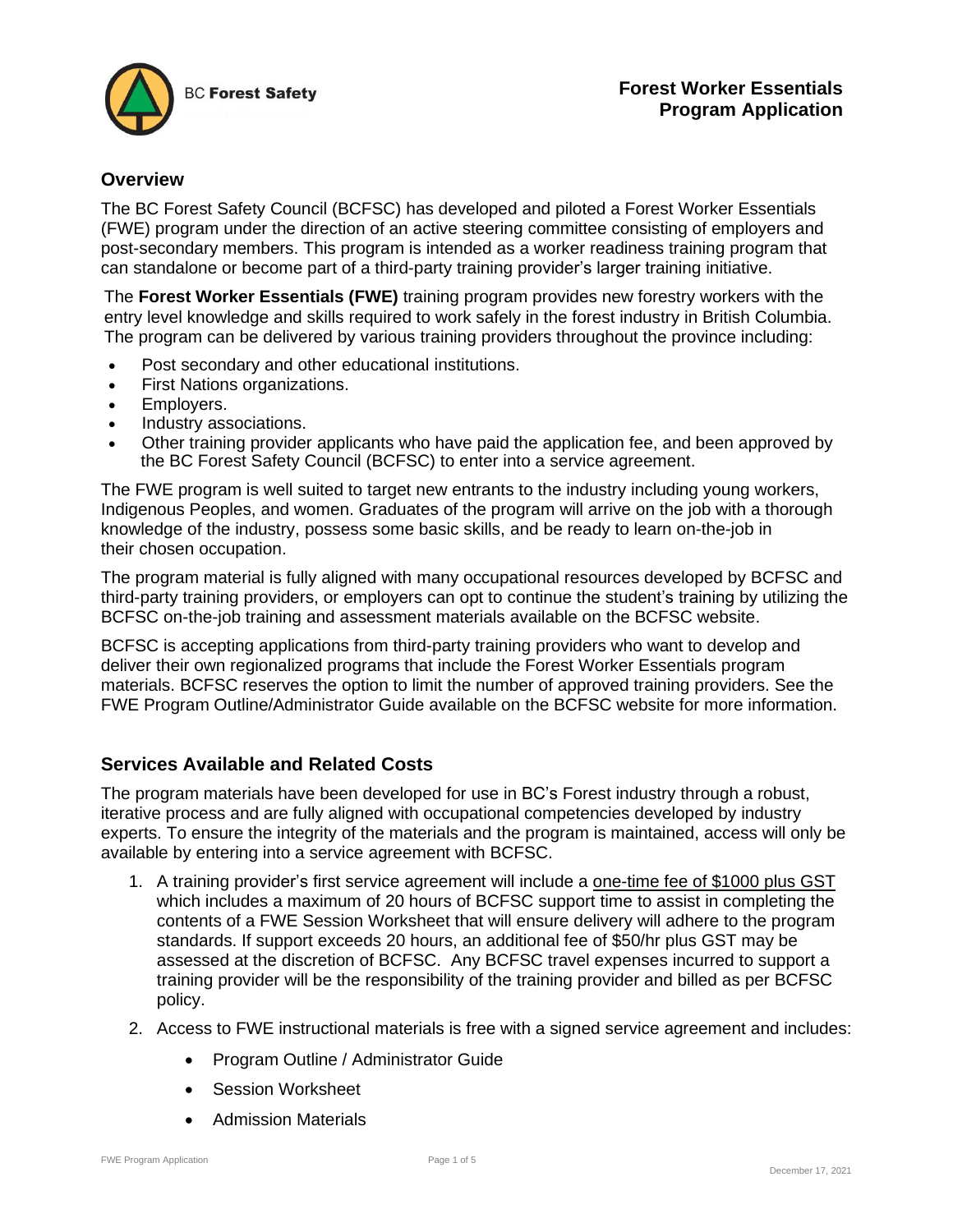

- Instructor Overview and Reference Guide
- Week 1-6 (optional 7) lesson plans
- Lesson plan resources and materials
- Handout files
- Participant Guide
- 3. Access to FWE student learning resources from the BCFSC learning management system is \$50 plus GST per participant. Access to learner scorm packages can also be negotiated if the training provider has their own learning management system. These costs support administration of the systems required to house the training data and records, as well as ongoing upkeep of the materials.
- 4. Ongoing support can be negotiated at \$50/hour plus GST plus travel expenses.

Requests from training providers located outside of British Columbia require further negotiation. Please reach out to discuss if we can accommodate.

# **Training Provider Requirements**

To ensure the integrity of the program is maintained, the service agreement includes the requirement for the training provider to:

- Submit a final report including start and completion date, location, instructor name, number of participants started, terminated, and completed, any feedback for program materials improvement and a record of any safety incidents, and/or visits by WorkSafeBC. This report will be viewed by the program steering committee and its subcommittees for continual improvement purposes.
- Participate in a yearly program/curriculum review session if requested.

# **Approval to Use the Program Materials**

BCFSC will review and assess applications to ensure that the training provider will be able to meet the program standards. Successful applicants will meet approval criteria that demonstrates the training provider's ability to ensure key program elements are established and in place, ensuring the successful delivery of a high-quality program that meets both the needs of the participants and regional employers.

# **Approval Criteria**

Applications must be complete, and approvals are based on ability to delivery the program in adherence with the program standards:

- Training Provider Name and Contact Information
- Intent for their Program
- Date and location of training (approximate is okay)
- Prior delivery experience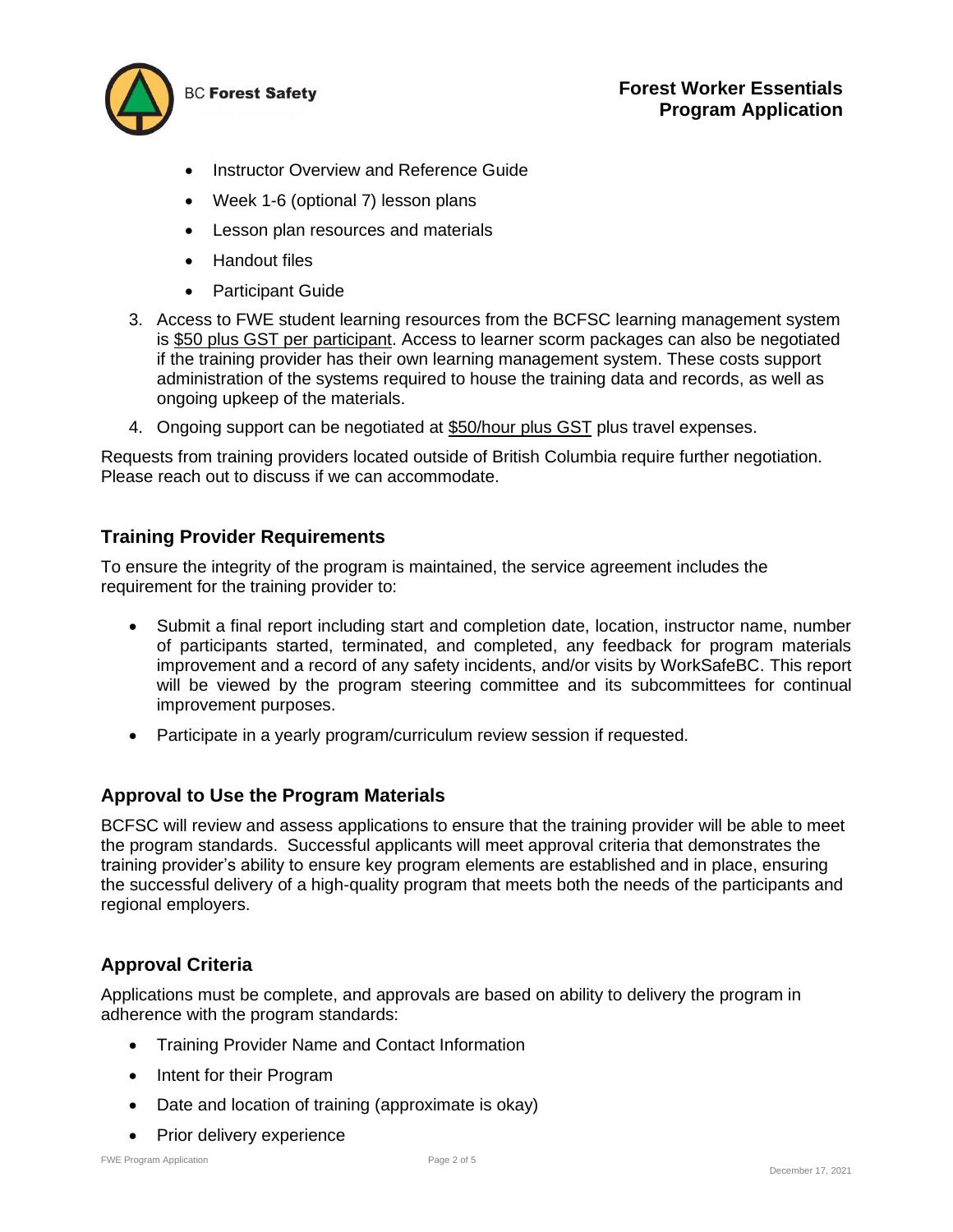

• Strategy for engaging local industry

Service agreements will typically have a one-year effective date, but can be negotiated.

## **Post-Application Approval Activity**

- Sign the service agreement and work with BCFSC to complete a FWE Session Worksheet, which will support a high-quality learning experience and retain the integrity of the program
- BCFSC will work with the training provider to complete the details required on the FWE Session Worksheet over a series of short check in meetings, starting after the service agreement is signed. The overall time required to complete the Session Worksheet will vary with training provider experience. The training provider should aim to have a draft version completed approximately one month prior to delivery. The final version must be submitted to BCFSC no later than one week prior to delivery.
- Pay associated fees upon receipt of BCFSC invoice.

### **Questions?**

Questions regarding the BCFSC Forest Worker Essentials Program, or this application can be addressed to training@bcforestsafe.org or 250-741-1060.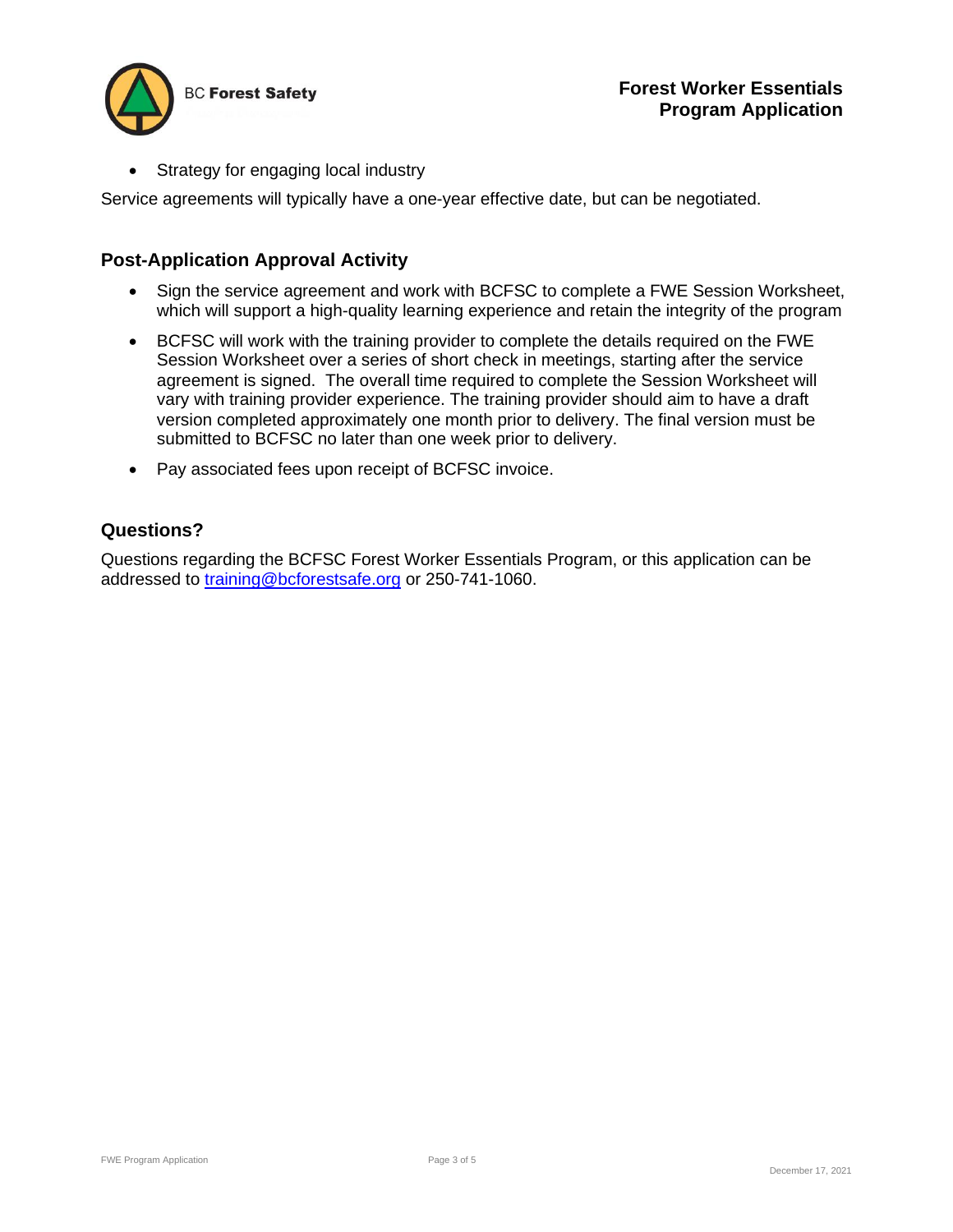

## **Application Instructions**

Third-party training providers can apply to utilize the Forest Worker Essentials (FWE) program using this form. BCFSC will review and assess the submission and typically respond within two weeks of the application date to either approve or set up a meeting to discuss the submission.

For more information about this program, refer to the FWE Program Outline/Administrator Guide and other materials available on our website at **Forest Worker Essentials Training - BC Forest** Safety Council

| Training Provider's name & address, phone, email                                                                                          |
|-------------------------------------------------------------------------------------------------------------------------------------------|
|                                                                                                                                           |
|                                                                                                                                           |
| Expected Location of training, delivery dates (if known)                                                                                  |
| Program length - include any additional training plans (if known)                                                                         |
| <b>Overview of Program</b>                                                                                                                |
| Vision for the program and anticipated participant outcomes                                                                               |
|                                                                                                                                           |
|                                                                                                                                           |
|                                                                                                                                           |
|                                                                                                                                           |
| <b>Description of Industry Involvement</b>                                                                                                |
| Briefly describe efforts that will be undertaken to include industry in course design, participant selection, and during program delivery |
|                                                                                                                                           |
|                                                                                                                                           |
|                                                                                                                                           |
| Description of previous forest sector related program delivery (if none, BCFSC orientation and<br>support needed)                         |
| Dates of delivery                                                                                                                         |
| Details including Successes/Challenges                                                                                                    |
|                                                                                                                                           |
|                                                                                                                                           |
|                                                                                                                                           |
|                                                                                                                                           |
|                                                                                                                                           |
|                                                                                                                                           |